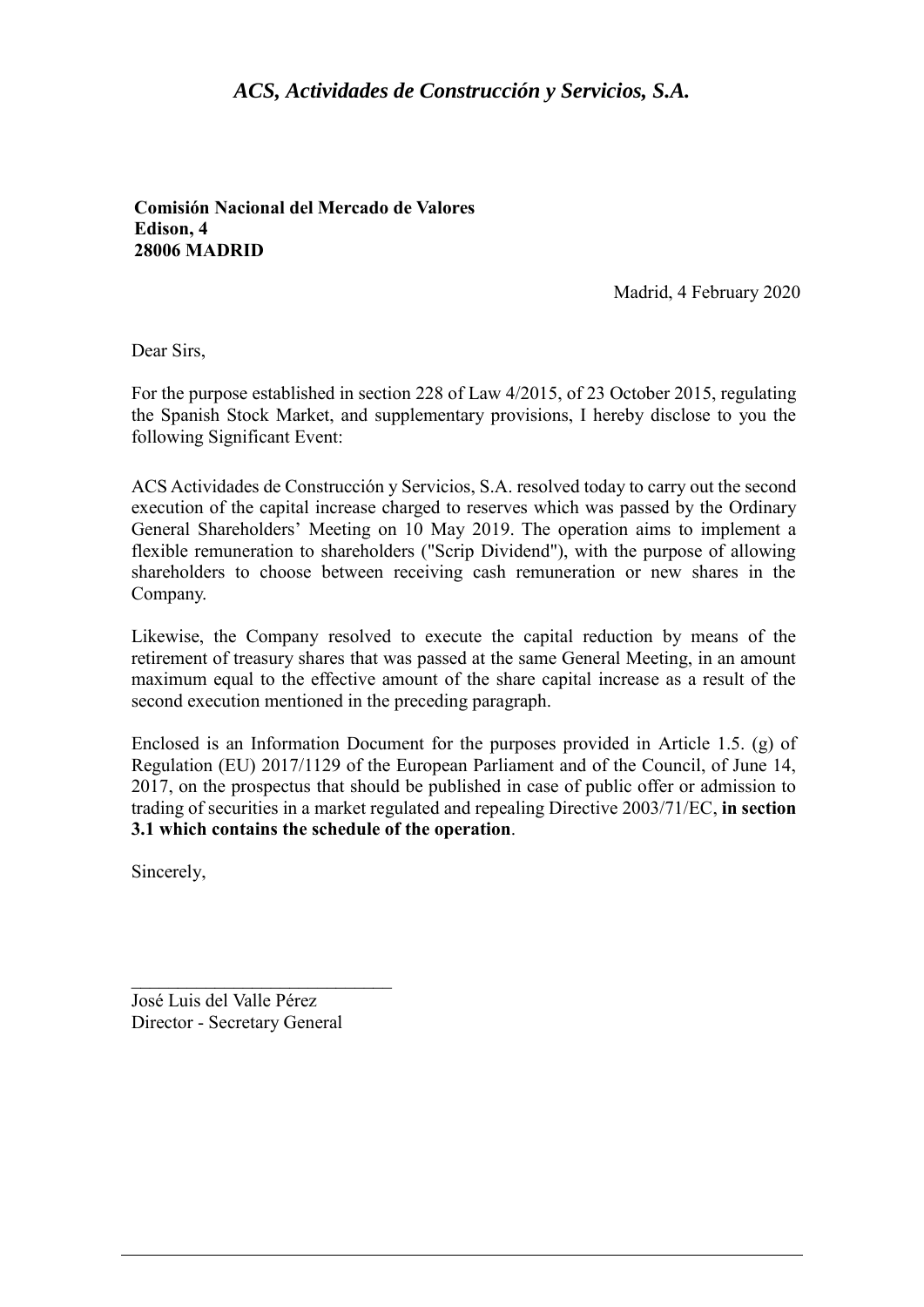*Translation of originally issued in Spanish and prepared in accordance with the regulatory applicable to the Group. In the event of a discrepancy, the Spanish-language version prevails.*



## **INFORMATION DOCUMENT**

# **CAPITAL INCREASE CHARGED TO RESERVES ACS, ACTIVIDADES DE CONSTRUCCIÓN Y SERVICIOS, S.A.**

**4 February 2020**

*This Information Document has been prepared pursuant to the provisions in in Article 1.5.(g) of Regulation (UE) 2017/1129 of the European Parliament and of the Council, of June 14, 2017, on the prospectus that should be published in case of public offer or admission to trading of securities in a market regulated and repealing Directive 2003/71/CE.*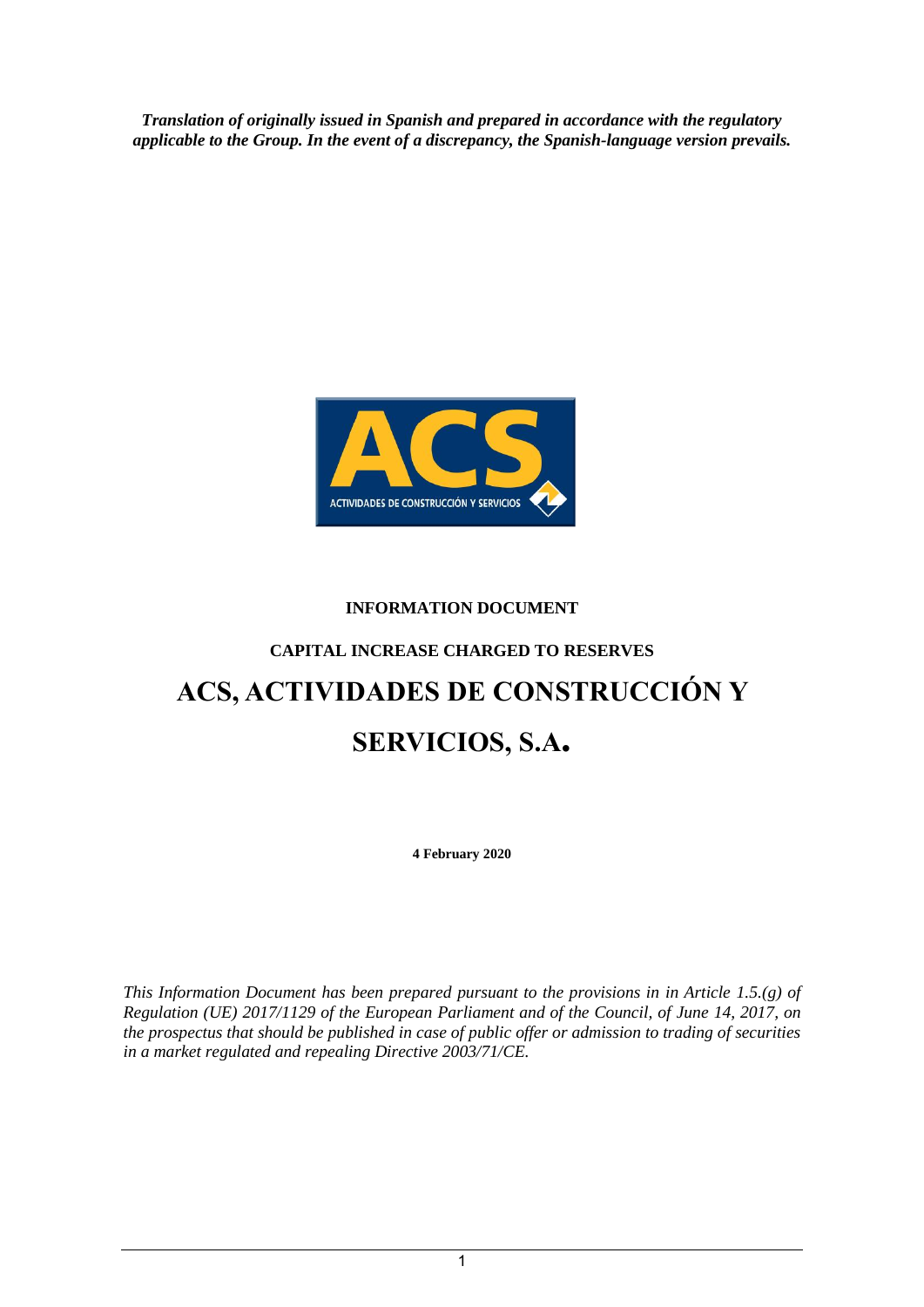#### **1 Object**

The Annual General Meeting of Shareholders of ACS, Actividades de Construcción y Servicios, S.A. ("**ACS**" or the "**Company**") held on 10 May 2019 resolved to increase the share capital of ACS charged to voluntary reserves in an amount to be determined according to the terms established in the agreement itself (the "**Capital Increase**"), "), as well as to simultaneously reduce the share capital of the Company by an maximum amount equal to the amount of the share capital that is actually issued as a consequence of the Capital Increase (the Capital Increase and this reduction are the "Resolution"), delegating the execution of the resolution to the Board of Directors (with express powers of substitution) (the "**Resolution**" pursuant to article 297.1.a) of the Capital Companies Act, approved by Legislative Royal Decree 1/2010, of 2 July (the "**Capital Companies Act**").

According to the terms of the Resolution, the maximum reference fair value of the Capital Increase is 625 million euros and it may be executed within the year following the date of the Resolution on one or two occasions at the very most, and the reference fair value is not to exceed 481 million euros in the First Execution, or 144 million euros in the second execution, in the event it is carried out.

The Board of Directors of the Company, at its meeting held on 12 December 2019, among, and using the powers of delegation in the Resolution, resolved to carry out a Second Execution of the Capital Increase delegate indiscriminately to the Executive Commission, the Chairman of the Board of Directors and the Director and Secretary so that they may carry out any actions they deem appropriate or necessary for the execution of everything contained in the Resolution and they may sign any documents required or considered appropriate for the above-mentioned purposes.

By virtue thereof, on 4 January 2020, resolved to carry out a Second Execution of the Capital Increase (the "Second Execution") setting the maximum reference value of said Second Execution (Amount of the Executed Option) at 144 million euros. In the event (a mere theoretical possibility) that none of the shareholders were to choose to sell their rights to the Company pursuant to the Purchase Commitment (section 2.2 below) and that the PreCot (quoted price, the reference Price used to determine the number of shares to be issued, see also section 2.2 below) coincides with the closing share price of the day before the date of this document, this Second Execution would determine a capital increase of approximately 1.52%. However, as a consequence of the simultaneous capital reduction by means of the amortisation of shares that is mentioned in section 2.1 below, in any event following the increase and the reduction, the current share capital amount will remain unchanged.

Pursuant to the provisions in Article 1.5. (g) of Regulation (EU) 2017/1129 of the European Parliament and of the Council, of June 14, 2017, on the prospectus that should be published in case of public offer or admission to trading of securities in a market regulated and repealing Directive 2003/71/EC, it is not necessary to prepare and publish a prospectus in respect of the issuance and Listing of the shares issued as a consequence of the Second Execution insofar as the existence of this information document means that a document is available with information on the number and nature of the shares and the reasons for and details of the offer.

The purpose of this information document is to furnish the information among that mentioned above which is available as of the present date. Once the First Execution is executed and the remaining information is available, it will be disclosed as a supplement to this information document. The disclosure of the Second Execution of the Capital Increase and of the particulars thereof that are yet to be concretised by means of a supplement to this information document is scheduled to take place on 12 February 2020.

#### **2 Purpose and functioning of the Capital Increase**

#### 2.1 **Purpose**

The purpose of the transaction forming the object of this Informative Document is to offer the shareholders of the Company, in lieu of what would be an interim cash dividend, fully paid-up shares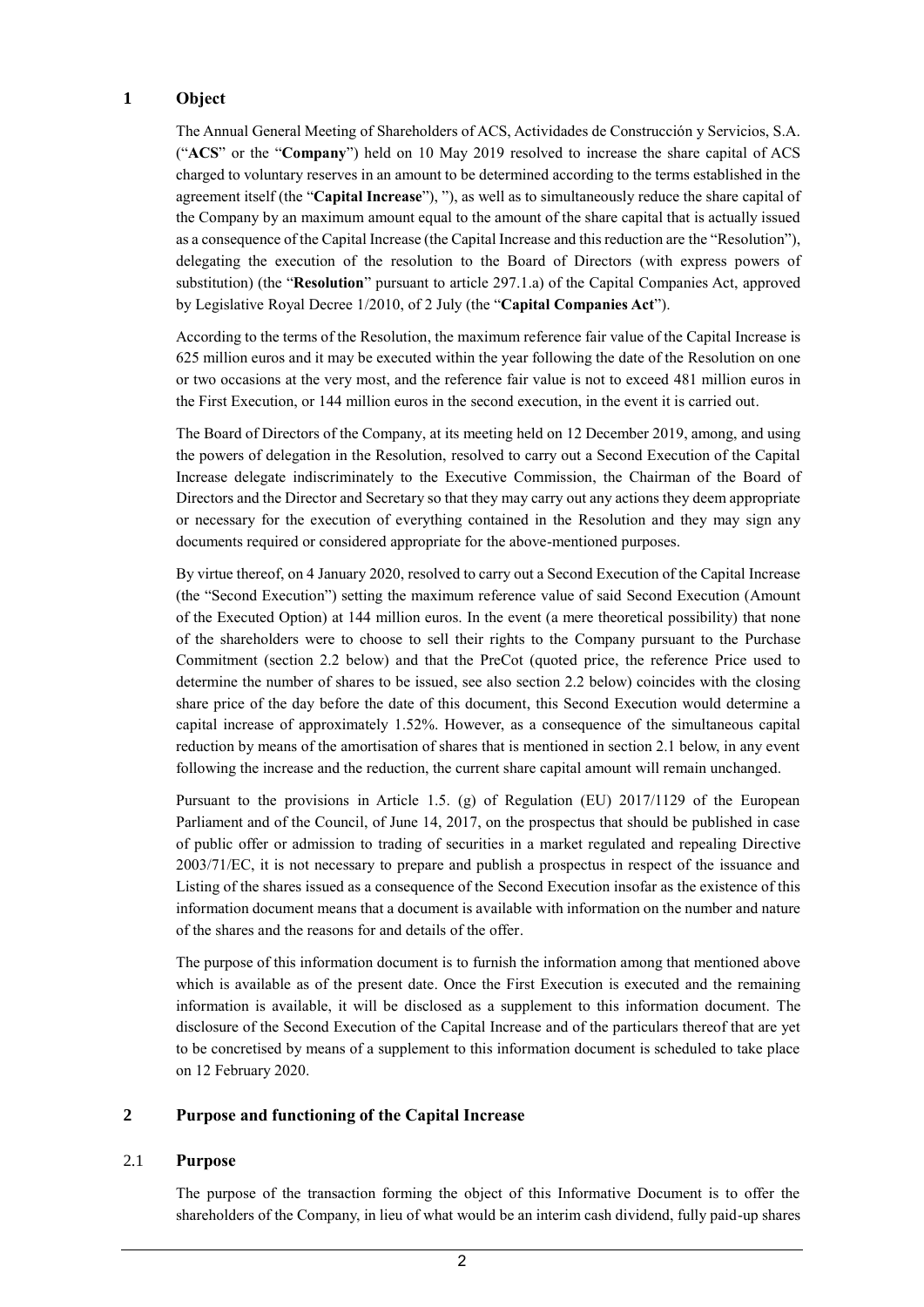with the possibility of immediately monetising the free allotment rights corresponding to said shares through their sale to the Company at a pre-defined price.

The transaction is in line with similar transactions carried out by ACS, since 2012, and with the practices of other important listed companies in recent years. It involves remunerating the shareholder in accordance with a flexible "optional dividend" which enables to receive and retain the shares o the receipt of money in conditions which are equivalent to those of an actual dividend.

Likewise, at the time of the Second Execution, has resolved to partially execute the capital reduction by means of the amortisation of treasury shares established in the Resolution in a nominal amount maximum equal to the actual nominal amount of the Second Execution, simultaneously thereto. With this reduction, the shareholders who decide to transfer their free allocation rights as a consequence of the Second Execution will not be subject to a dilution of their ownership interest in the Company.

#### 2.2 **Functioning**

The shareholders of the Company will receive a free allocation right for each ACS share in their possession. These shall be negotiable rights, and therefore they may be transferred on the Madrid, Barcelona, Bilbao and Valencia Stock Exchanges during a term of 15 calendar days, after which the rights will automatically become newly issued shares of ACS, and they will be attributed to those who at the time are holders of free allocation rights.

Therefore, at the time of the Second Execution, the shareholders of ACS will be free to choose between:

- (a) Not transferring their free allocation rights. In such event, at the end of each trading period the shareholder will receive the fully liberated new shares to which he is entitled.
- (b) Transferring the entirety or part of their free allocation rights to ACS by virtue of the Purchase Commitment assumed by ACS at a guaranteed fixed price for the Second Execution (the "**Purchase Commitment**"). In this way, a shareholder would choose to monetise his rights, receiving the Executed Option in cash rather than receiving shares. Rights that were acquired on the secondary market cannot be transferred. The free allocation rights may only be transferred to the Company by virtue of the Purchase Commitment by the shareholders who had acquired their shares until 17 February 2020 (on the date of publication of the announcement of the Second Execution in the Mercantile Registry Official Gazette, BORME) and whose transactions had been settled until 19 February 2020 to the Sociedad de Gestión de los Sistemas de Registro, Compensación y Liquidación de Valores, S.A.U (Iberclear), both inclusive.
- (c) Transferring the entirety or part of his free allocation rights on the market. In this case a shareholder would also choose to monetise his rights, but he would not receive a guaranteed fixed price, because the consideration for the rights would depend on the market conditions in general and on the quoted Price of those rights in particular.

Also, shareholders may combine the above options (that is, they may choose one or more of them in respect of the entirety or part of the rights and shares to which they are entitled in the Second Execution of the Capital Increase), depending on what they freely decide.

Shareholders who do not communicate a specific decision will receive the number of new shares to which they are entitled.

As stated above, shareholders will receive a free allocation right for each share of ACS of which they are holders. The number of rights required to receive a new share and the guaranteed price at which ACS shall undertake to buy the rights from those choosing to receive cash by virtue of the Purchase Commitment will depend on the quoted price of the ACS share on the days prior to the Second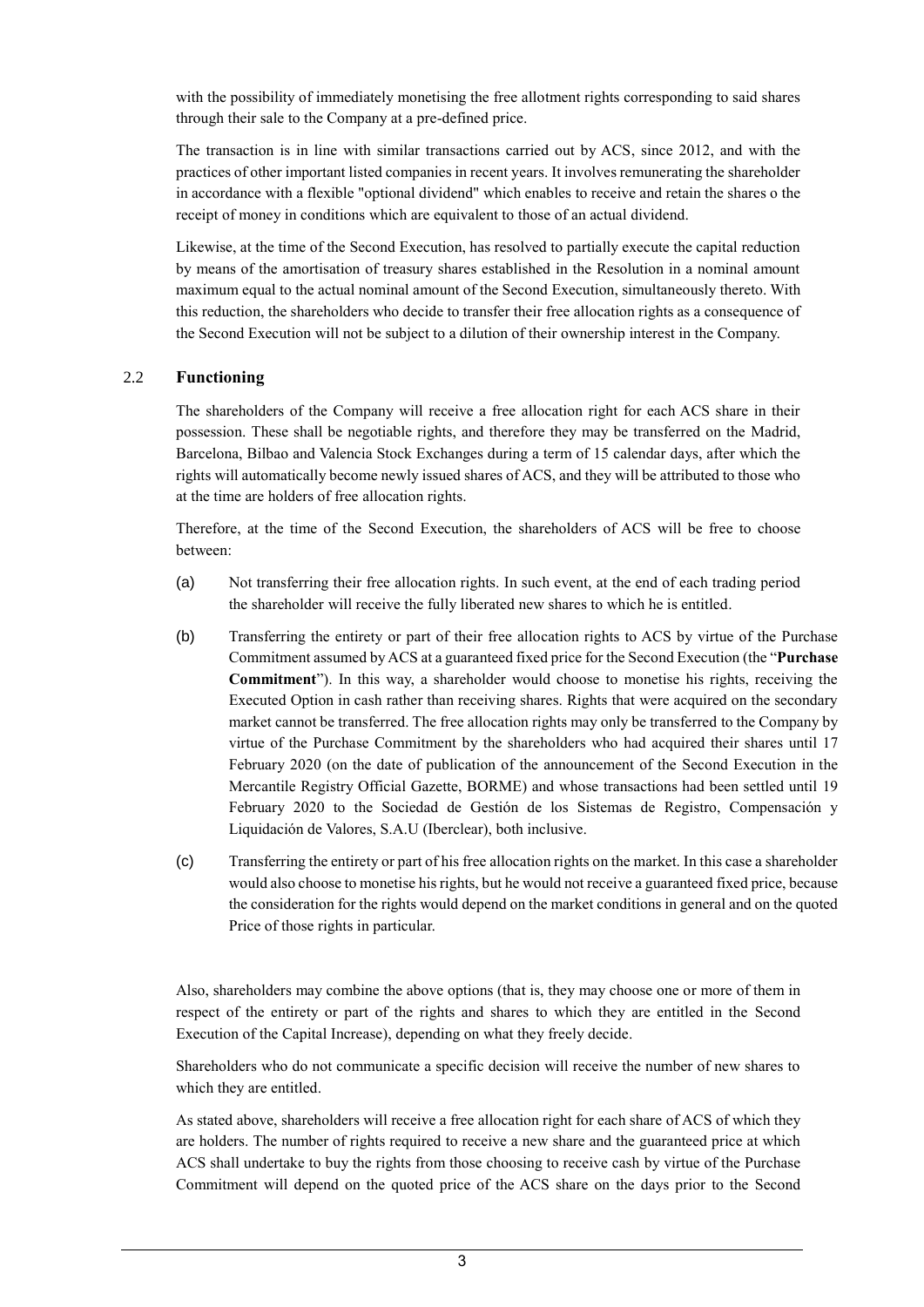Execution of the Capital Increase and on the number of shares outstanding at the time $\cdot$ . The number of rights and the final price of the Purchase Commitment are scheduled to be disclosed on 12 February 2020, by means of a supplement to this information document, and said data will be calculated by applying the formulas established in the Resolution approved by the Meeting (available at the ACS website (*www.grupoacs.com*) and at the CNMV website (*[www.cnmv.es](http://www.cnmv.es/)*), said formulas being laid out below.

In any event, the number of shares to be issued shall be such that the fair value of those shares calculated according to the quoted Price of the ACS share on the days before the Second Execution of the Capital Increase shall be 144 million euros<sup>2</sup>. Said amount has been established pursuant to the provisions in the Resolution of the Annual General Meeting of Shareholders.

In this way, the approximate value of each free allocation right is 0.444 euros<sup>3</sup>. This shall also be the approximate price of the ACS Purchase Commitment.

Specifically, the number of rights required in order to receive a new share and the price of the Purchase Commitment in respect of those rights shall be calculated as follows:

*No. of rights = NTAcc/ (144,000,000/PreCot), (rounded to the next highest whole number).*

Where*,*

"**No. of rights**" shall be the number of rights required in order to receive a new share of ACS in the Second Execution.

"**NTAcc**" shall be the number of shares outstanding on the date of the Second Execution of the Capital Increase (as of the date of this document, 314.664.594 shares). For the purpose herein, the date of the Second Execution shall be that on which the Executive Commission, the Chairman of the Board of Directors or the Director-Secretary General, by virtue of the delegation of powers executed by the Board of Directors at its meeting of 12 December 2019, carries out the arithmetical operations resulting from the application of the formulas mentioned herein, in order to calculate the provisional number of shares to be issued, the number of free allocation rights required for the allocation of a share, the "PreCot" (quoted price) and the maximum nominal amount of the Capital Increase as a result of the Second Execution, which is scheduled to take place on 12 February 2020;

"**PreCot**" shall be the (simple) arithmetic mean of the weighted average quoted prices of the Company share on the Madrid, Barcelona, Bilbao and Valencia Stock Exchanges in the 5 stock exchange sessions of 5, 6, 7, 10 and 11 February 2020, rounded to the nearest thousandth of euro and, if there is a half thousandth euro, it will be rounded to immediately higher thousandth of euro

If necessary, ACS (Or an entity of its group, if any, holds shares of ACS) shall waive the number of free allocation rights required to guarantee that the number of shares to be issued in the Second Execution and the number of rights required to receive a share is a whole number rather than a fraction.

"**Fixed price of the Purchase Commitment**" = PreCot / (No. of rights + 1) rounded to the nearest thousandth of euro and, if there is a half thousandth euro, it will be rounded to immediately higher thousandth of euro.

Where "PreCot" and "No. of rights" have the meanings stated above.

#### **3 Details of the Offer**

-

#### 3.1 **Calendar of the Second Execution**

<sup>&</sup>lt;sup>1</sup> The number of ACS shares currently in circulation is 314,664,594

<sup>&</sup>lt;sup>2</sup> This amount may be slightly lower as a result of the rounding provided in the Agreement.

<sup>3</sup> This approximate value is simply indicative and does not have to coincide with the definitive one. It has been calculated based on the closing price of the Company's stock as of the date of this informative document.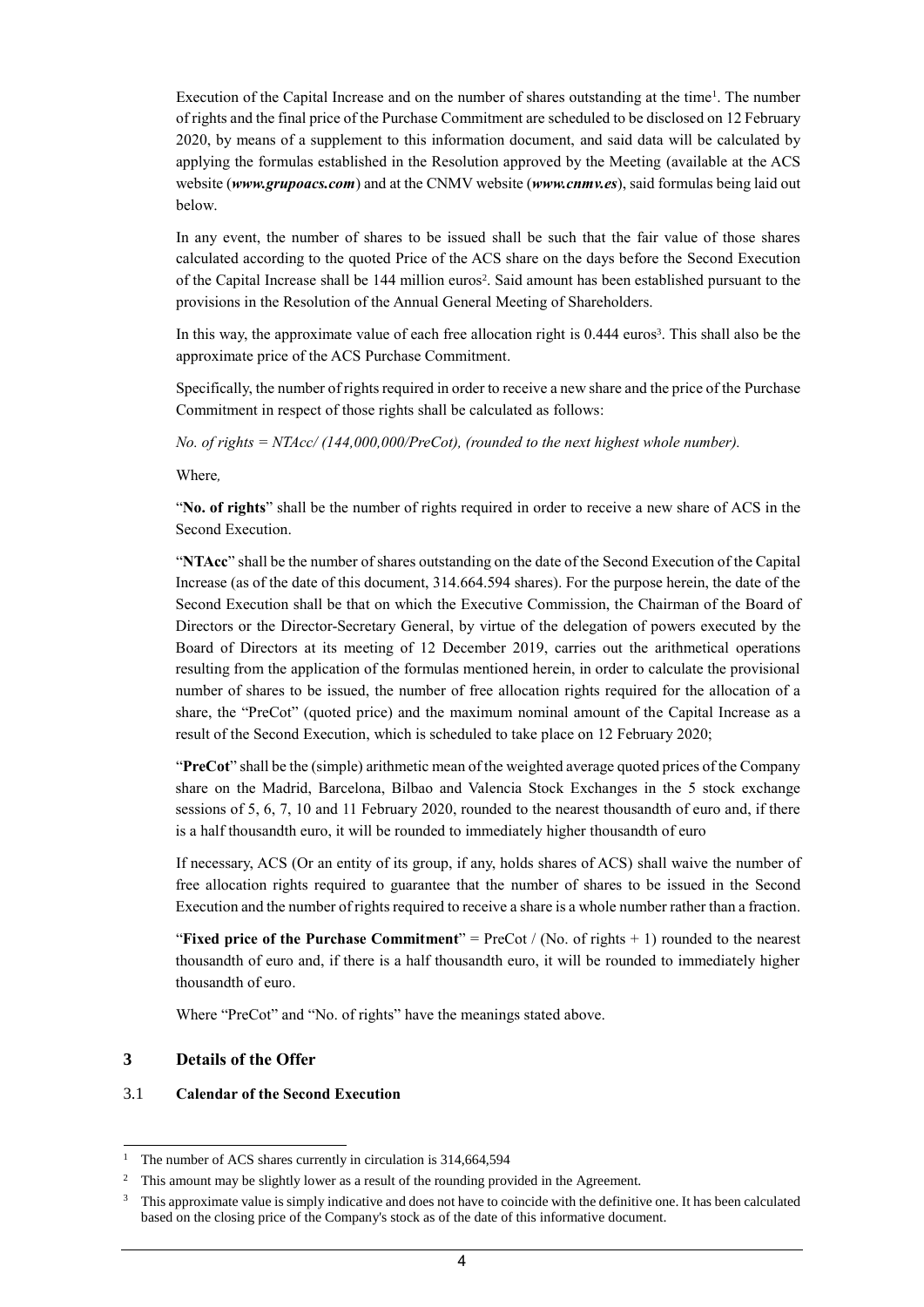The calendar scheduled for the Second Execution is the following:

12 February 2020: Publication, by means of a supplement to the information document, of the number of free allocation rights required to receive a share and the final price of the Purchase Commitment.

17 February 2020: Publication of the announcement of the Second Execution in the BORME. Last day in which ACS shares are traded with the right to participate in the second execution of capital increase (last trading day).

18 February 2020: Commencement of the trading period of the free allocation rights and of the term for requesting the cash remuneration (sale of rights to ACS) by virtue of the Purchase Commitment. Date from which ACS shares are traded without the right to participate in the second execution of capital increase (ex-date)

19 February 2020: Determination date by Iberclear of the positions for the allocation of free allocation rights (record date).

26 February 2020: End of the term for requesting the cash remuneration (sale of rights to ACS) by virtue of the Purchase Commitment.

3 March 2020: End of the trading period for the free allocation rights. Acquisition by ACS of the free allocation rights from the shareholders who have chosen to receive cash by virtue of the Purchase Commitment.

4 March 2020: ACS waives any free allocation rights which holds the end of the trading period. End of the Second Execution.

5 March 2020: Cash payment to the shareholders who requested their remuneration in cash by virtue of the Purchase Commitment.

16 March 2020: Last day for depository entities to transfer to ACS, on behalf of the corresponding shareholders, a cash amount equal to the income on account that ACS will make with respect to the shareholders subject to the resolution of March 5, 2019 of the Institute of Accounting and Audit of Accounts, excluding those subject to said resolution in respect of which it is not appropriate to make an account deposit in accordance with the applicable regulations.

5 March – 20 March 2020: Formalities for the registration of the Second Execution and the Listing of the new shares on the Spanish Stock Exchanges<sup>4</sup>.

25 February 2019: Date scheduled for the new shares to begin trading on the Spanish Stock Exchanges<sup>5</sup>.

#### 3.2 **Allocation of rights and procedure for choosing between cash or new shares**

The free allocation rights shall be allocated to the shareholders of ACS who had acquired their shares until 17 February 2020 (date of publication of the announcement of the Second Execution in the Mercantile Registry Official Gazette, BORME) and whose transactions had been settled until 19 February 2019 in Sociedad de Gestión de los Sistemas de Registro, Compensación y Liquidación de Valores, S.A.U. (Iberclear), both inclusive. The period for trading these rights on the Madrid, Barcelona, Bilbao and Valencia Stock Exchanges via the Stock Exchange Interconnection System (Continuous Market) shall commence on the next business day after the publication of the announcement of the execution of the Capital Increase in the Mercantile Registry Official Gazette, BORME, (that is 18 February 2020) and it will last fifteen calendar days (from 18 February to 3 March 2020, both inclusive).

During the trading period for the free allocation rights, shareholders may choose between cash or new shares under the terms stated above, and they may acquire on the market sufficient free allocation

-

Subject to the registration deadlines of the Commercial Registry.

Subject to obtaining the appropriate authorizations.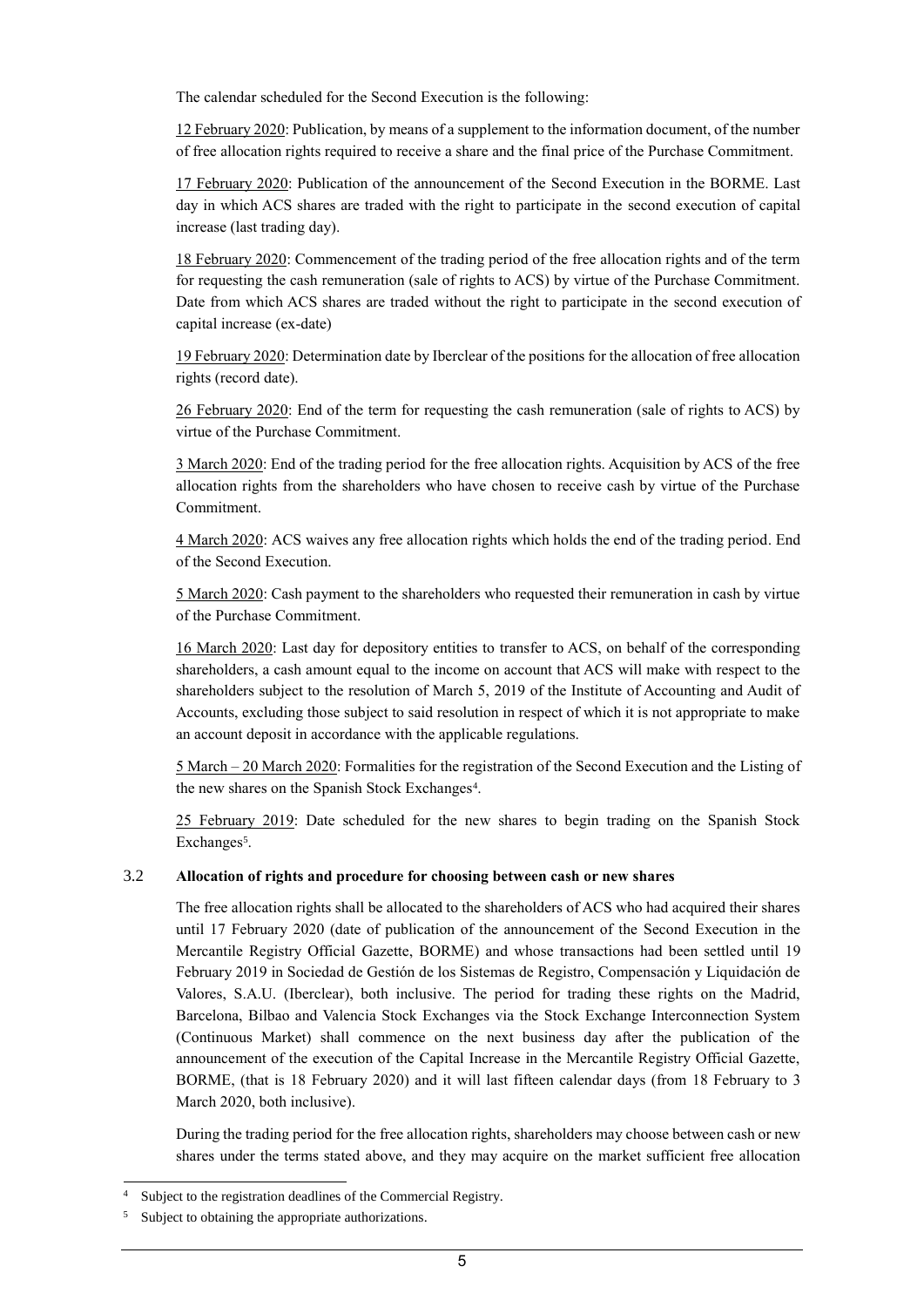rights in the proportion required to be able to subscribe new shares. However, shareholders wishing to accept the ACS Purchase Commitment in respect of rights and to receive cash at the guaranteed fixed price must notify their decision no later than 26 February 2020. The Purchase Commitment applies only to the rights received free of charge by shareholders, whereas any rights bought on the market are excluded.

To decide between the options provided by ACS in connection with the Second Execution of the Capital Increase, shareholders must contact the institutions where they have deposited their shares and the corresponding free allocation rights by virtue of the Purchase Commitment within the terms indicated in the preceding paragraph. In the absence of an express communication, a shareholder shall receive the number of new shares in proportion to what he is entitled, being fully liberated shares<sup>6</sup>.

#### 3.3 **Expenses and fees**

This Second Execution will be free of expenses and fees in respect of the allocation of the newly issued shares. ACS shall bear the issuance, subscription, circulation, listing and any other expenses related to the Second Execution of the Capital Increase.

Subject to the foregoing, the shareholders of the Company must bear in mind that institutions that are members of Sociedad de Gestión de los Sistemas de Registro, Compensación y Liquidación de Valores, S.A. Unipersonal (Iberclear) at which they have their shares deposited may establish, in accordance with the law in force any administration-related fees and expenses that they freely determine, arising from maintaining the securities in their book records. Also, the above-mentioned institutions may establish, according to the law in force, any fees or expenses related to the processing of orders to buy and sell free allocation rights which they freely determine.

#### **4 Number and nature of the shares to be issued**

#### 4.1 **Number of shares to be issued**

The number of shares to be issued as a consequence of the Second Execution of the Capital Increase ("**NAN**") shall be that resulting from the formula approved by the Resolution, by the Annual General Meeting of Shareholders of ACS indicated below, rounded to the immediately lower whole number:

#### NAN = NTAcc/No. of rights

-

Where NTAcc and No. of rights have the meaning indicated above.

The number of shares to be issued in the Second Execution is scheduled to be disclosed on 12 February 2020, by means of a supplement to this information document.

Subject to the foregoing, the number of shares actually issued in the Second Execution will depend on the number of shareholders asking to receive their remuneration in cash at the fixed price of the Purchase Commitment. ACS shall waive the free allocation rights acquired by virtue of the Purchase Commitment from shareholders who ask to be paid in cash, therefore only the shares corresponding

<sup>&</sup>lt;sup>6</sup> It is possible that, once the negotiation period of the free allocation rights is over, the number of rights held by a particular holder is such a number that, taking into account the calculation formulas referred to in this document, Do not give the right to receive a whole number of shares. In that case, the entity in which the holder of the free allocation rights has them deposited may sell the number of rights that result in a fraction of a new share, so that the holder receives the proceeds of the sale in cash and do not lose the intrinsic value of those rights. Notwithstanding the foregoing, this possibility is subject to the terms and conditions of the securities deposit and administration contract that has been signed with the depositary entity in question or to the instructions given by the rights holder.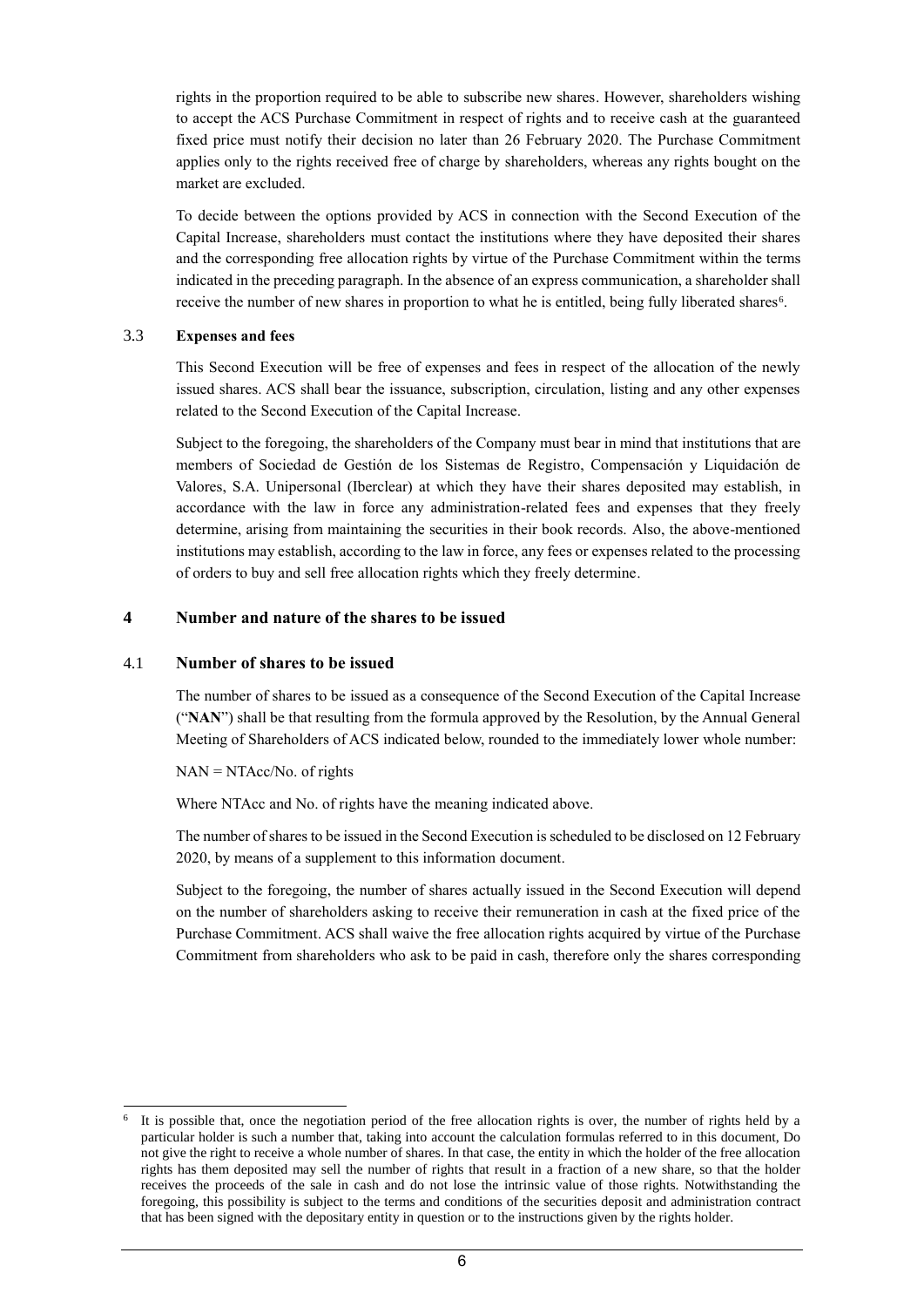to the free allocation rights not acquired by ACS under the above-mentioned Purchase Commitment shall be issued<sup>7</sup>.

#### 4.2 **Nominal value, issuance rate and representation of the shares**

The new shares issued in the Second Execution of the Capital Increase shall be ordinary shares, each with a nominal value of 0.5 euros per share, of the same class and series as those currently outstanding, represented by means of book entries, the accounting of which is entrusted to Sociedad de Gestión de los Sistemas de Registro, Compensación y Liquidación de Valores, S.A.U. (Iberclear) and its member entities.

## 4.3 **Reserve to which the issuance of the shares is charged and balance sheet used as a basis for the operation**

The Second Execution of the Capital Increase in is liberated and, as such, it does not entail any disbursement whatsoever for the shareholders of ACS. As mentioned above, this disbursement will be fully charged to freely available reserves in the voluntary reserves account, the amount of which as of 31 December 2018 was 1,494,549,760.18 euros.

The balance sheet serving as the basis for the Second Execution of the Capital Increase is the one corresponding to the year ended 31 December 2018, audited by Deloitte, S.L., which is submitted for approval to the Annual General Meeting of Shareholders on 10 May 2019 under item one of the Agenda.

#### 4.4 **Shares in deposit**

At the end of the trading period of the free allocation rights, any new shares that have not been allocated for reasons that cannot be attributed to the Company will be kept in deposit at the disposal of those accrediting their legitimate entitlement to the corresponding free allocation rights. Once three years have elapsed following the date when the trading period for the free allocation rights ended, any shares yet to be allocated may be sold according to the provisions in article 117 of the Capital Companies Act, on behalf and at the risk of the parties concerned. The net amount of said sale will be deposited at the Bank of Spain or at the General Deposit Fund at the disposal of the parties concerned.

#### 4.5 **Rights of the new shares**

The new shares shall give their holders the same voting and dividend rights are the ordinary shares of ACS that are currently outstanding following the date on which the Second Execution of the Capital Increase is declared to be subscribed and called up.

#### 4.6 **Listing**

1

ACS will apply for the listing of the new shares issued as a consequence of the First Execution on the Madrid, Barcelona, Bilbao and Valencia Stock Exchanges, via the Stock Exchange Interconnection System (Continuous Market) and will carry out the formalities and actions necessary for the Listing of the newly issued shares.

Finally, ACS plans to waive the remaining free allocation rights that it owns at the end of their negotiation period.

<sup>7</sup> Also, in the event that the number of outstanding ACS shares - deducting the shares corresponding to the free allocation rights acquired by ACS under the Purchase Commitment (to which ACS will resign in accordance with the Agreement) will result in a fractional number, ACS (or an entity of your group that, if applicable, owns ACS shares) will also waive the number of free allocation rights of its ownership that are necessary for the number of new shares to finally be must be issued on the occasion of the Second Execution be an integer and not a fraction.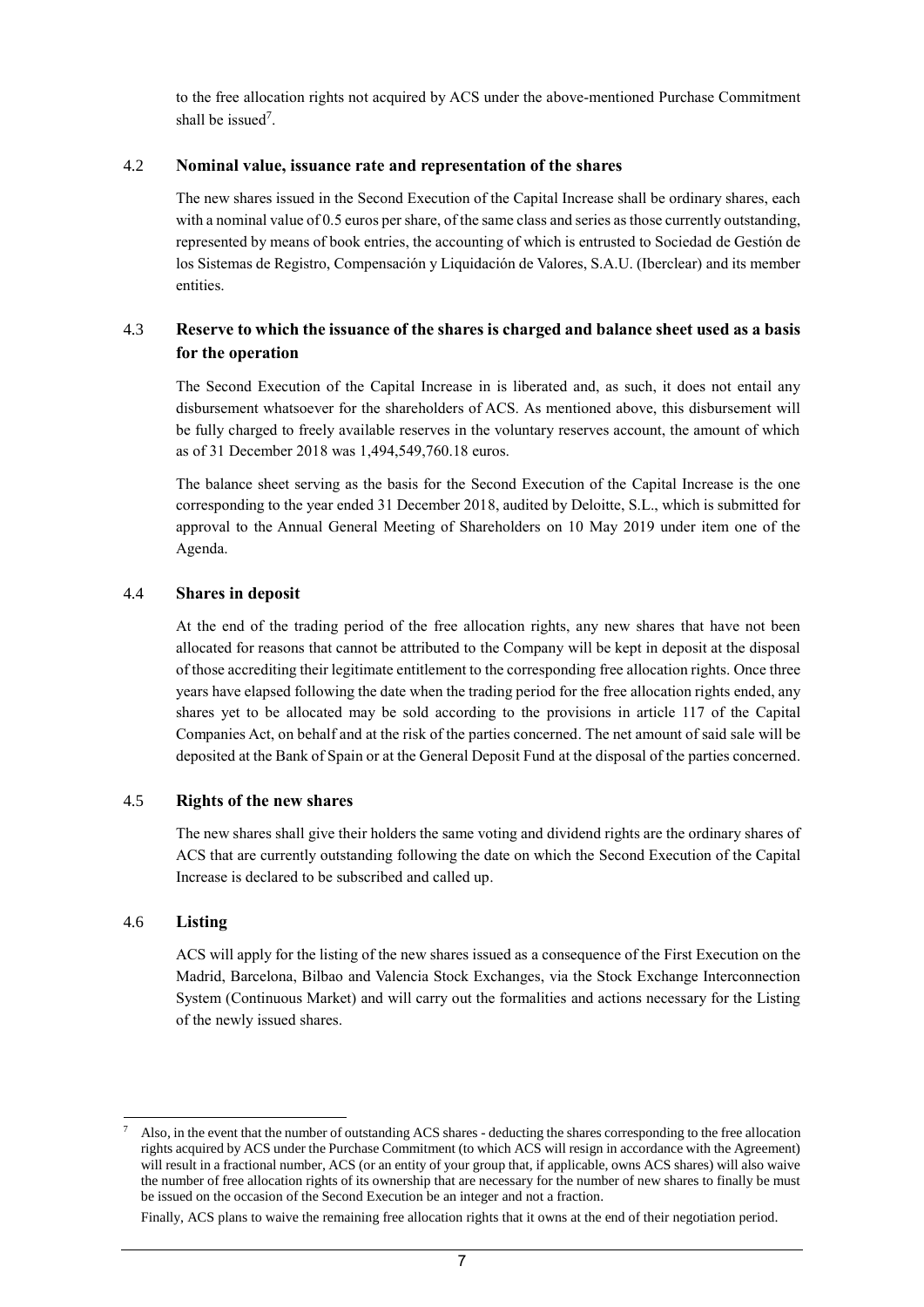#### **5 Tax scheme**

Below is a brief description of the tax scheme in Spain under prevailing Spanish legislation that is applicable to the various options available to shareholders. The description should not be construed as tax advice and does not take into account tax considerations that may be relevant to a shareholder owing to their personal circumstances. In particular, it does not include any potential consequences in the countries of residence of shareholders who are not tax resident in Spain. Therefore, we recommend that shareholders consult their tax advisers about the specific impact of the "optional dividend" on their tax situation, taking into account the personal circumstances of each shareholder or holder of free allotment rights. We also recommend that they keep abreast of any changes that may occur to prevailing legislation as of the date of this document and to their interpretation criteria.

It should be noted that the Institute of Accounting and Audit of Accounts ("ICAC") has issued a resolution of March 5, 2019, which is mandatory for the years beginning on 1 January 2020, which are developed the criteria for presenting financial instruments and other accounting aspects, related to the commercial regulation of capital companies (the "ICAC Resolution"). ICAC Resolution modifies the applicable accounting criteria for this type of flexible remuneration programs with respect to the taxpayers of the Corporate Income Tax ("IS") and the Non-Resident Income Tax ("IRNR") that act through a permanent establishment in Spanish territory, to which the ICAC Resolution is applicable. In order to clarify the modifications introduced by the ICAC Resolution, the Company has made a binding consultation with the General Directorate of Taxes ("DGT"), which is pending evacuation as of this date. Notwithstanding the foregoing, the ICAC Resolution establishes that the recipients of the free allocation rights must register a collection right, the counterpart being a financial income, regardless of which of the options described below finally choose the shareholder. This will imply that the income obtained will be subject to the corresponding withholding or payment on account (which, in any case, the shareholder must bear) and corresponding taxation, in accordance with the applicable regulations.

### 5.1 Receive new shares fully released

Shareholders opting to receive new shares resulting from the Capital Increase will not be subject to personal income tax (*Renta de las Personas Físicas - "IRPF"*), or non-residents' income tax (*Impuesto sobre la Renta de no Residentes - "IRNR"*); provided that they do not act through permanent establishment in Spain, and, therefore, no withholding or interim payment will apply at all.

For these shareholders, the purchase value of new shares received as a result of the Capital Increase and of the original shares will be the result of distributing the purchase cost across the number of old and released shares. The age of these released shares for these shareholders will be those corresponding to the original shares.

Those contributory shareholders of the IS and the IRNR that act through a permanent establishment located in Spanish territory, will be taxed according to what results from the accounting regulations and, therefore, in case the ICAC Resolution is applicable, they must register a financial income as a counterpart to the corresponding collection right. If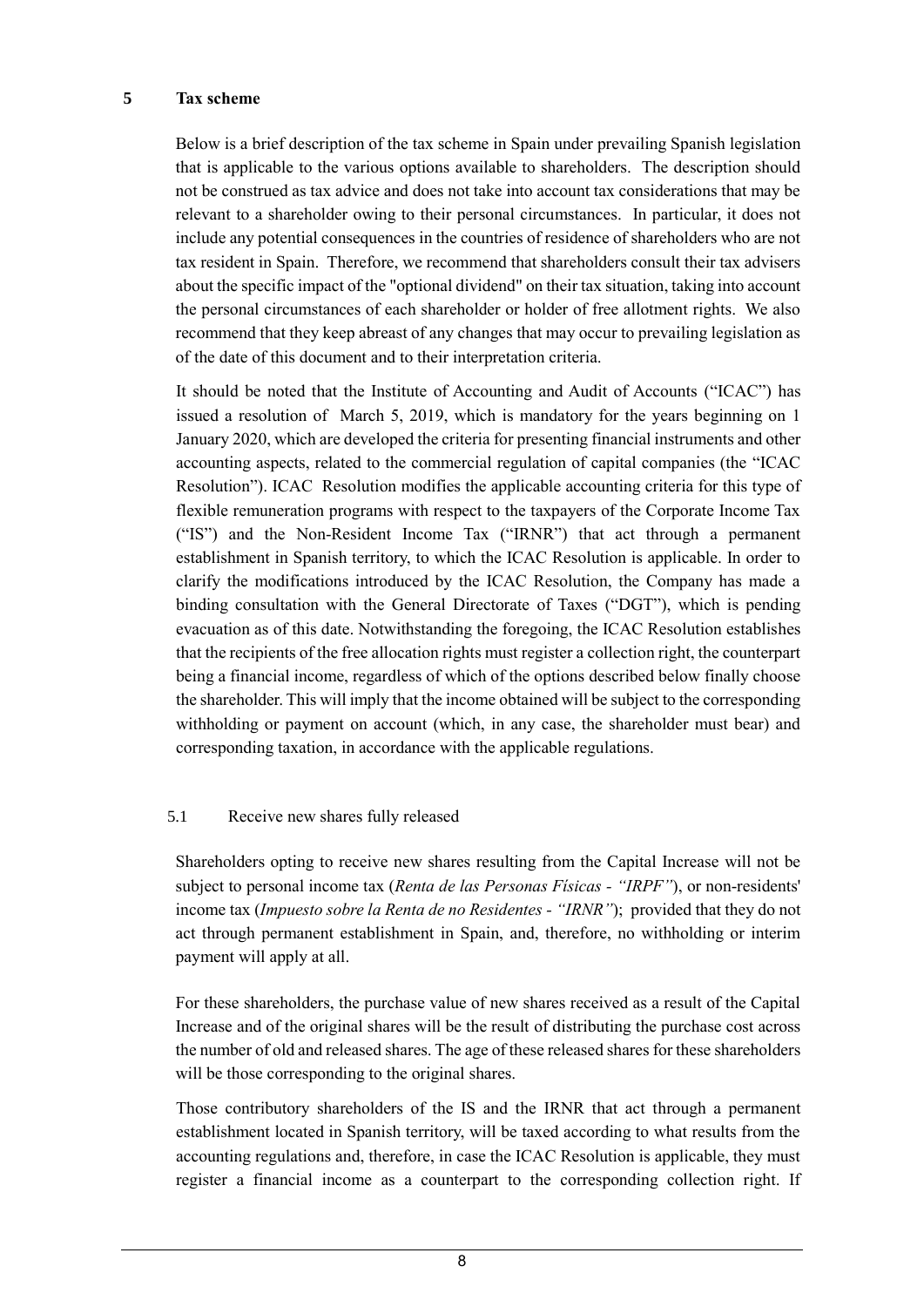necessary, the Company will practice the withholding or deposit on account, except in cases where tax regulations exempt the obligation to practice withholding.

## 5.2 Transfer of your free allocation rights in the market

In the event that the shareholders sell their free allotment rights in the market, the proceeds of such market sale will be subject to the tax scheme indicated below:

(i) With respect to IRPF, and IRNR for non-residents with no permanent establishment in Spain, the proceeds from the market sale of the free allotment rights are subject to the same scheme established by tax law for pre-emptive rights. Consequently, the proceeds of the sale will be considered as a capital gain for sellers who are subject to IRPF and IRNR for non-residents with no permanent establishment in Spain, and this gain will be posted in the tax period in which the sale takes place. The foregoing is without prejudice to the potential application of international conventions to taxpayers of IRNR with no permanent establishment in Spain, including agreements to avoid double taxation and prevent income tax evasion signed in Spain, to which they may be entitled, and without prejudice to exemptions set out in IRNR regulations.

Furthermore, for IRPF taxpayers selling free allotment rights, the proceeds thereof will be subject to the corresponding interim withholding for this tax (currently 19%).

The withholding will be made by the corresponding deposit entity (and, in absence thereof, by the financial broker or attesting official witnessing the sale). ACS will not intervene in this withholding and will not provide its shareholders with tax information in this respect. Accordingly, shareholders are advised to contact their depositary entity in this respect.

- (ii) For IS and IRNR for non-residents with permanent establishment in Spain, tax will be payable pursuant to applicable accounting regulations and, therefore, if the ICAC Resolution is applicable to them, they must register a financial income as a counterpart to the corresponding collection right. If necessary, the Company will practice the withholding or deposit on account, except in cases where tax regulations exempt the obligation to practice withholding. This is without prejudice to the rules applicable for determining taxable income for the above-indicated taxes.
	- 5.3 Receive a cash compensation through the exercise of the Purchase Commitment

Should the owners of free allotment rights decide to resort to the Purchasing Commitment, the tax scheme applicable to the proceeds of the sale of their free allotment rights to ACS will be equivalent to the scheme applicable to dividends